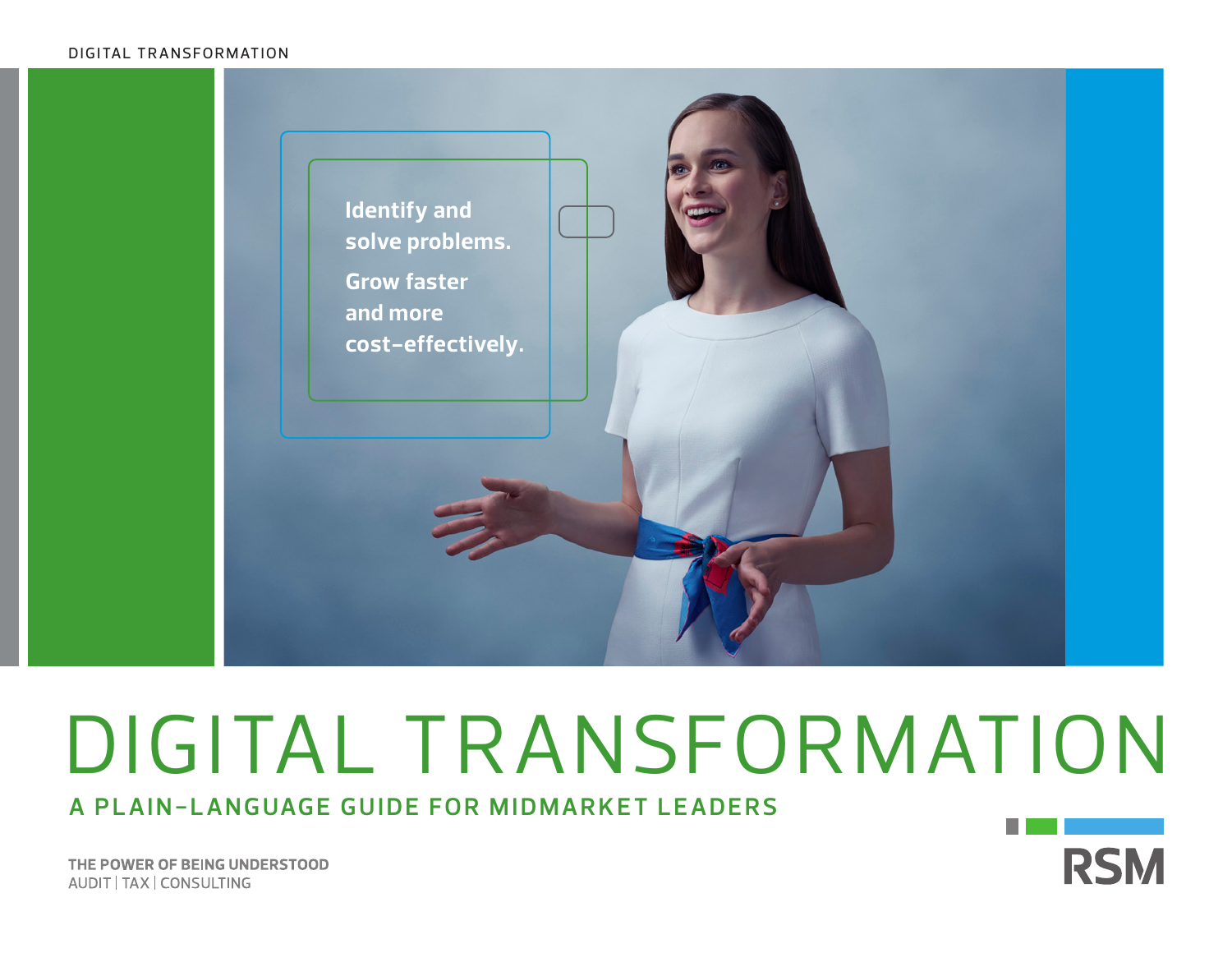# What is digital transformation?

Talk to anyone about digital transformation, and you'll find that it means different things to different people. A vast, complicated software vendor market adds to the confusion about what business technology innovation actually means for midmarket businesses.

One core dimension of digital transformation is the use of technology to solve business problems that get in the way of growth and profitability goals. Contrary to one myth, digital transformation doesn't require replacing all of your systems at once—many companies start with their most pressing need and expand from there.

The key to this approach is having a clear strategy and road map to guide your efforts and keep you aligned with your business goals.

Successful digital transformation is a goal that's within reach of any midmarket company, but the complexity of a rapidly changing business market makes it challenging to successfully plan, execute and support. One solution is to work with a partner that understands leading business practices as well as the enabling technologies to leverage for your unique business needs.

**DIGITAL TRANSFORMATION = Leveraging technology to enable the business to grow in the most efficient way possible**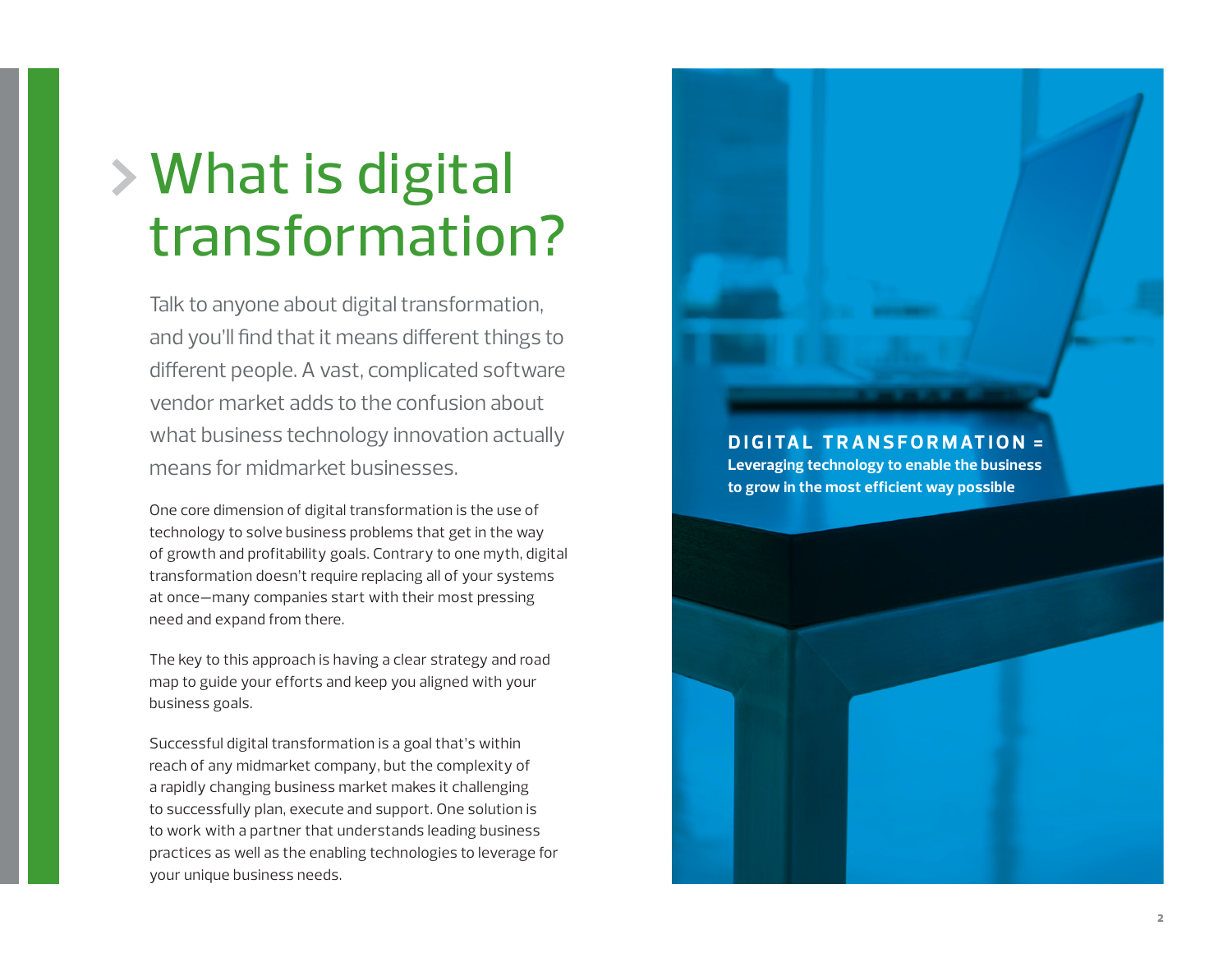## EXAMPLES OF DIGITAL TRANSFORMATION ANY OF THESE COULD BE THE BASIS OF A DIGITAL TRANSFORMATION PROJECT:





### **Customer engagement**

Leveraging technology to create highly engaging experiences

### **Business operations**

Optimizing business processes and applying the right technology to create agile operations



### **People enablement**

Giving teams the processes, tools and capabilities they need to increase their value contribution



### **Data and integration**

Capturing and using data across multiple sources for insights and improved decision-making



### **Technology stabilization**

Creating a stable and secure foundation of capabilities to effectively enable business functions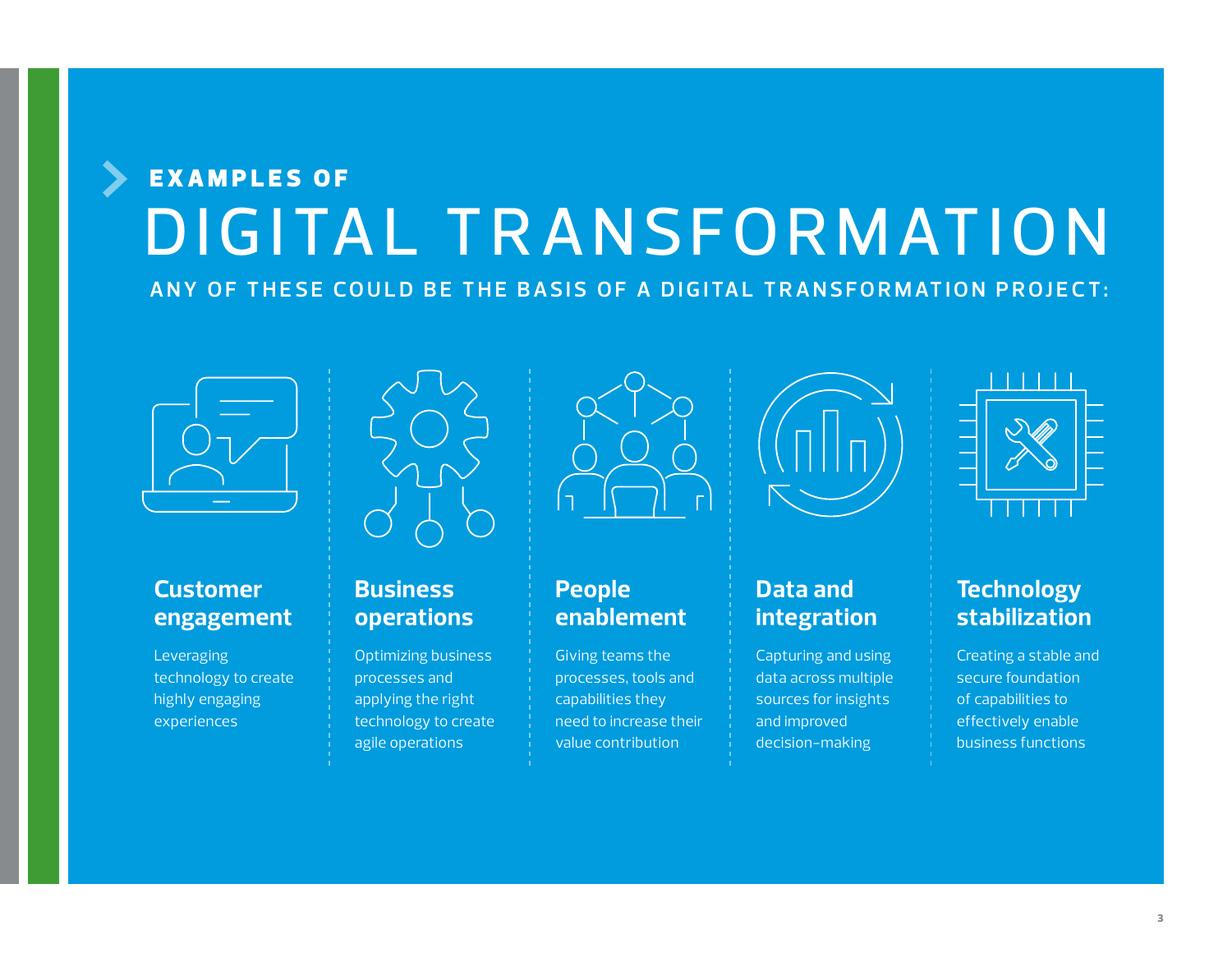### **APPLICATIONS**

# Modern applications play a key role

# $\sharp$

### **CHALLENGE**

A growing luxury fitness company was held back by outdated applications.

Operations were overly complex.

Existing tools couldn't scale.

Executives were managing a portfolio of brands.

### **S O L U T I O N**

Leverage digital solutions to use applications that elevate the customer experience, enhance operational efficiency and increase revenue.

- > Develop a robust customer app to engage and expand membership.
- > Improve retail point-of-sale (POS) systems.
- > Integrate physical and digital business to enhance brand experience.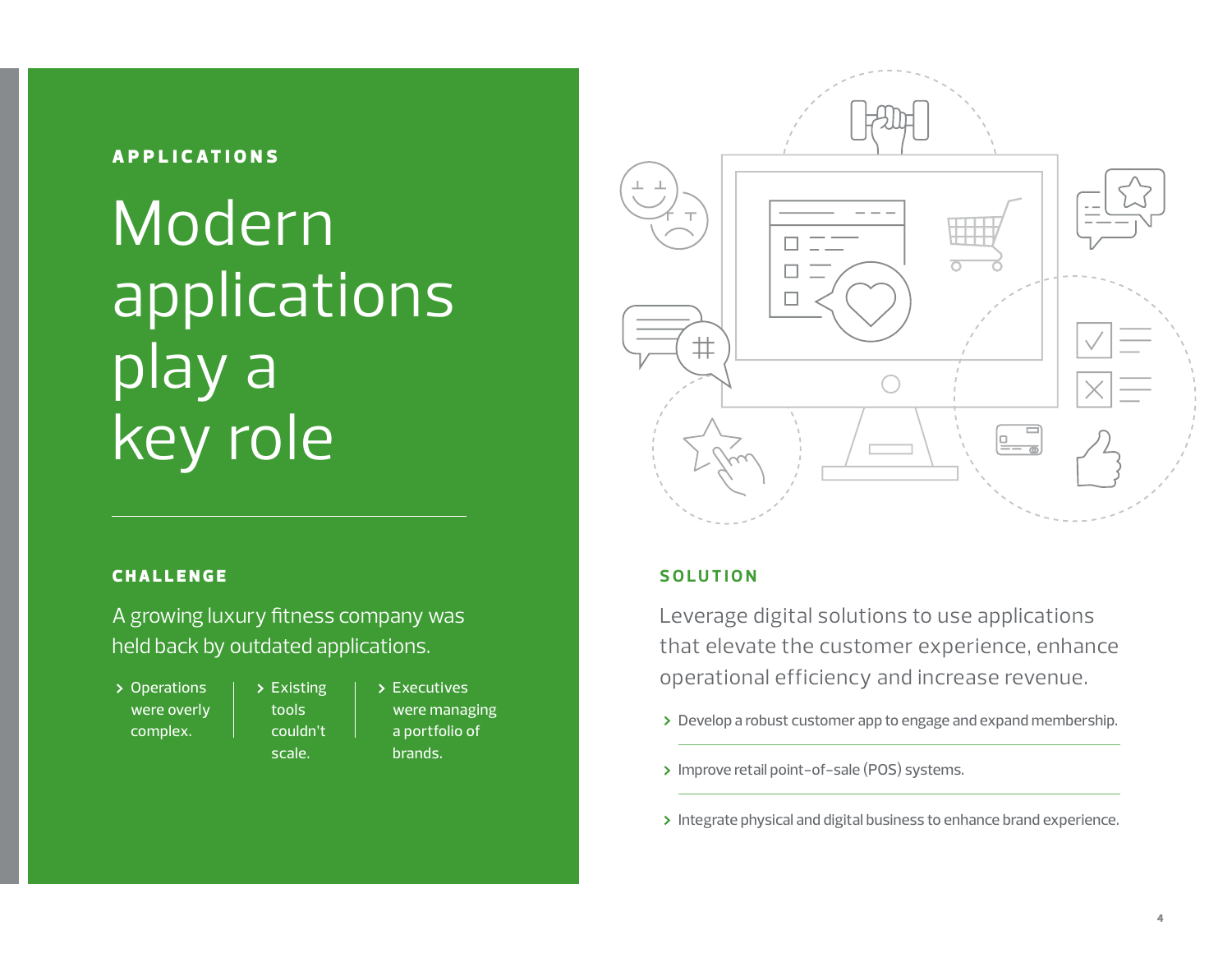### **APPLICATIONS**

# Integrated platforms open new doors

### **CHALLENGE**

### A popular product isn't working; customer queries pour in.

> High query volume-overloaded live agents.

- > Slow response times hurt customer satisfaction scores.
- > Spikes in customer queries may signal larger product issues.



### **S O L U T I O N**

Employ integrated platforms for a smooth handoff between customer-facing and back-office functions, and real-time automation of alerts and actions.

- > Virtual agents answer queries, access customer history and recommend self-service solutions.
- > Customer service managers, alerted to spikes in cases, train virtual agents to handle simple queries.
- > Live agents focus on complex cases.
- > Production manager, alerted to problems, dispatches repair technician.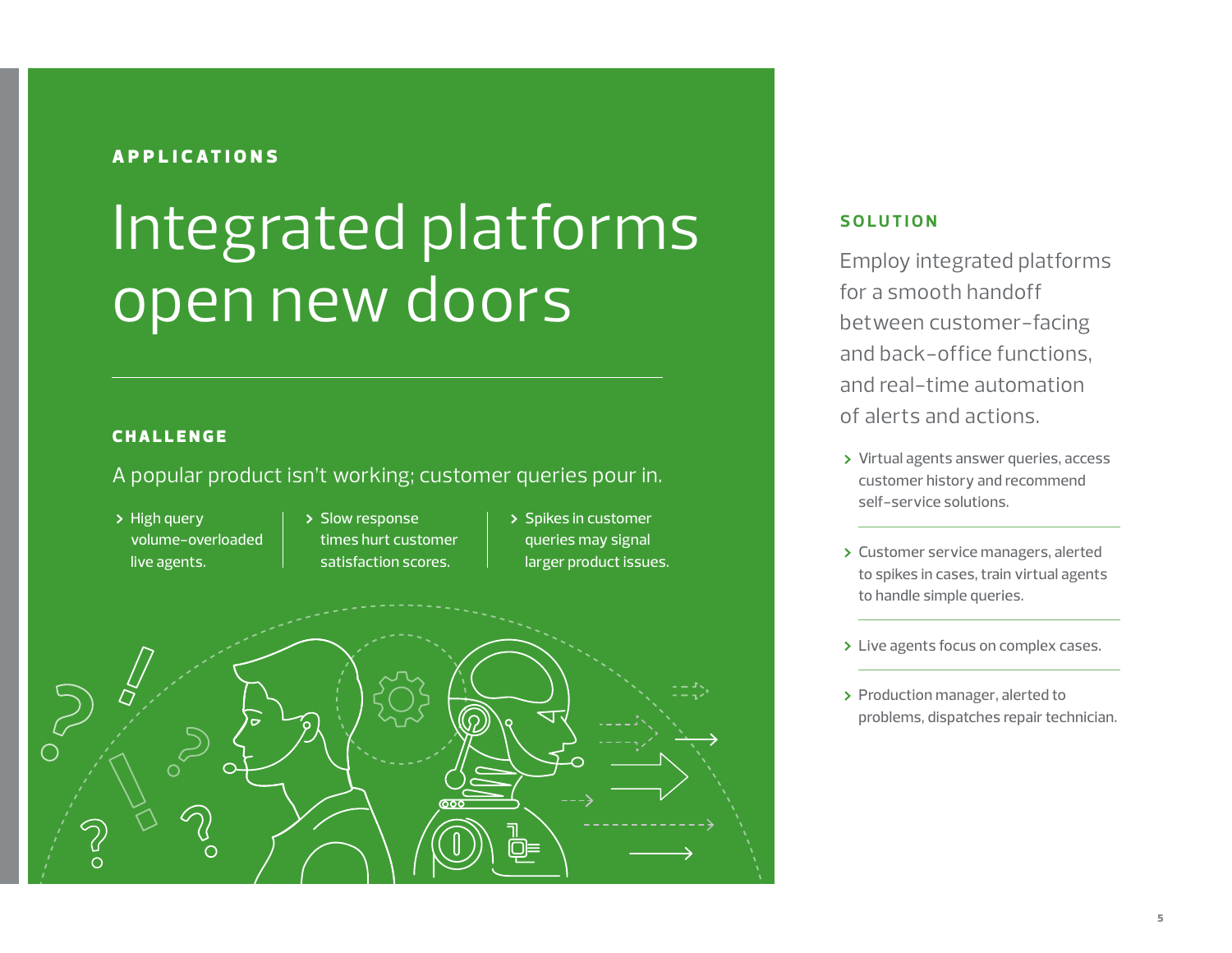### DATA ANALYTICS

**Sophisticated** analytics enhance the customer experience

### **CHALLENGE**

A business-to-business company struggled to extract useful insights from customer listening data.

| $\triangleright$ Data was | <b>D</b> Users | $\triangleright$ Data analysis |
|---------------------------|----------------|--------------------------------|
| siloed in                 | couldn't       | delivered                      |
| multiple                  | access         | limited                        |
| applications.             | full data.     | results.                       |



### **SOLUTION**

Create a 360-degree view of the customer by leveraging an advanced analytics platform to unify data from multiple systems.

- > Merge data from disparate sources for detailed analysis.
- Segment customers to personalize marketing or gain insights into group behavior.
- > Predict customer lifetime value, churn or next best action based on past data.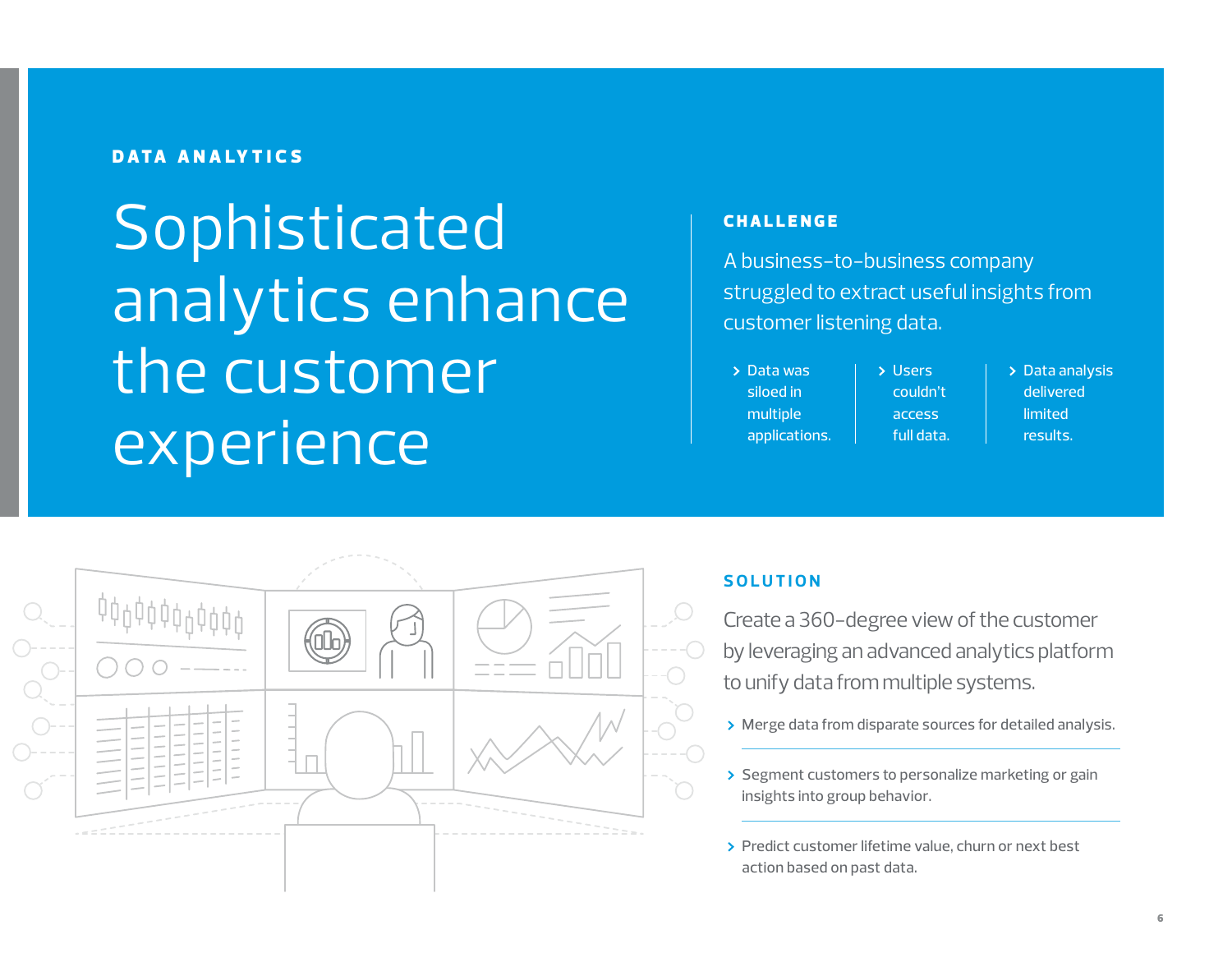### DATA ANALYTICS

# Business insights improve efficiency and control

### **CHALLENGE**

A manufacturer sought to control spend but lacked the resources to analyze data.

- > There was no full-time analyst in the internal audit department
- > A third-party might not understand the business environment

### **SOLUTION**

"Co-source" with a third party that  $\qquad$  > Tight collaboration  $\qquad$  > Risk analytics  $\qquad$  > Third-party uses software-driven automation to analyze data through a risk lens

- > Tight collaboration with the client helps identify potential problem areas.
- Risk analytics and risk scoring detect areas for improvement.
- discovers 30% of invoice spend is unrelated to POS.
- $\triangleright$  The third-party solution now fulfills the audit function for the company.

 $\mathbb{R}$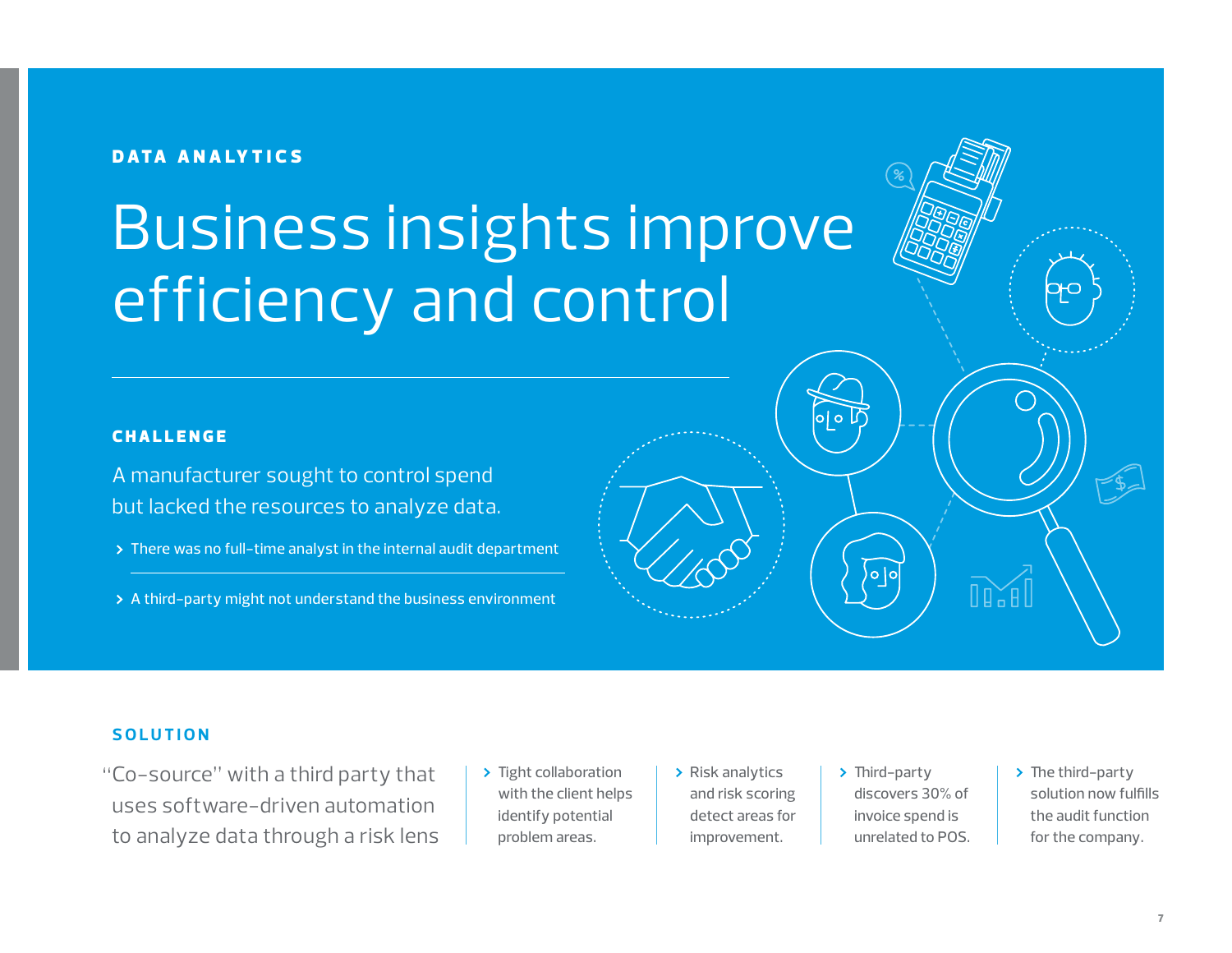### PROCESS AUTOMATION

# Software-driven automation reduces manual tasks

### **CHALLENGE**

A growing pharmaceutical company needed to transition from its legacy financial system.

- > Manual accounting processes were time-consuming.
- Excel-based reporting was prone to human error.



### **S O L U T I O N**

Implement robotic process automation (RPA) to streamline key AP, purchasing and GL functions.

- > Automate AP through management of payments, non-PO invoices, bill processing and international wire payments.
- > Real-time tracking, coding and corporate card management reduces costs.
- > Increased efficiency frees employees for strategic business efforts.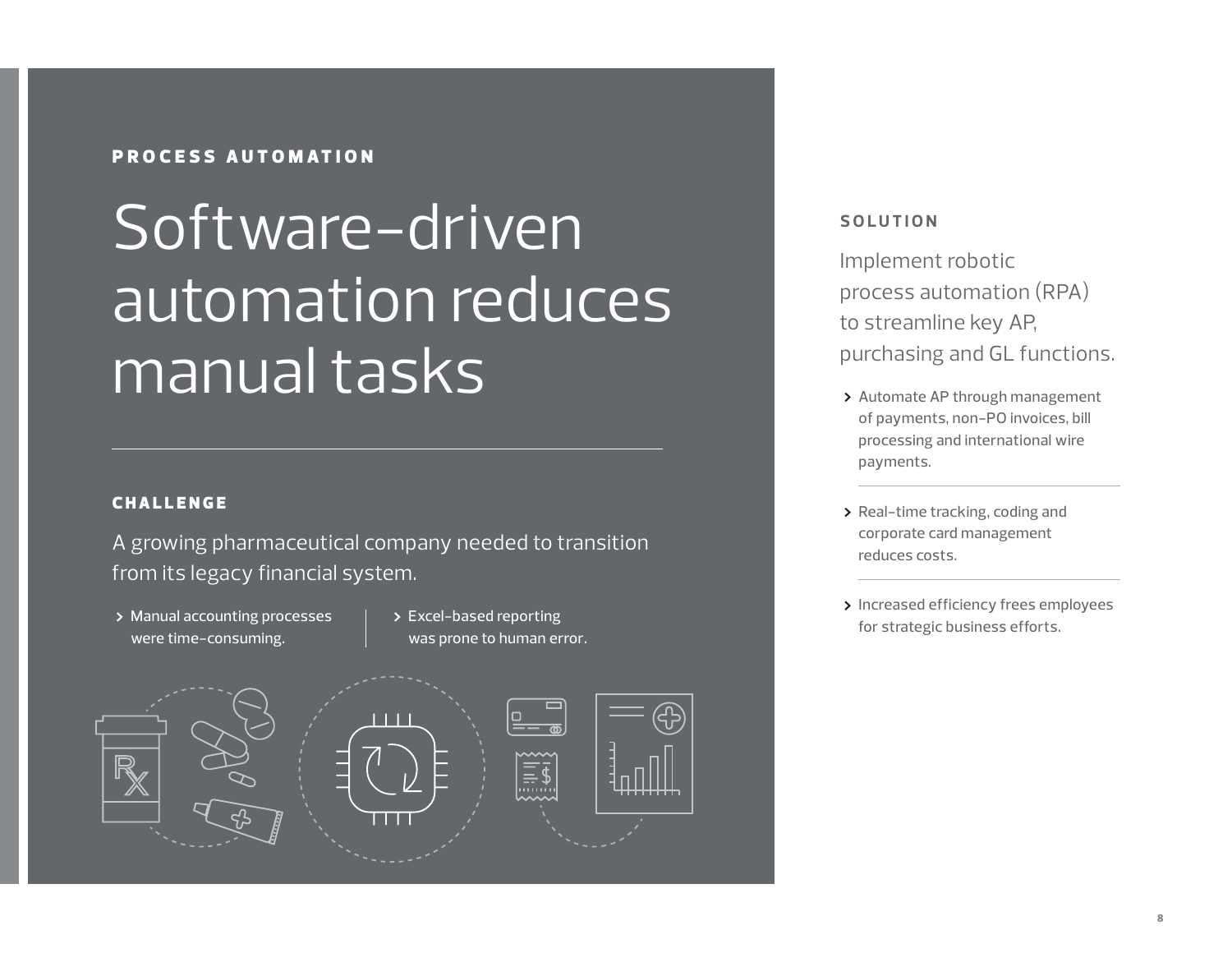### PROCESS AUTOMATION

Enhanced customer **experience** across brands

### **CHALLENGE**

A premium winery needed a consistent cross-channel customer experience (CX) for wine club members.

### Each of the 14 brands in the portfolio needed unique CX.

> Members engaged through multiple channels, online and off.



### **S O L U T I O N**

A powerful e-commerce platform automates content management for a seamless omnichannel experience.

- > Single platform provides unique CX for each brand.
- Multiple brands could be managed within one platform.
- > Brand manager can maintain website content without developer.
- Frictionless, consistent engagement was available across online and offline channels.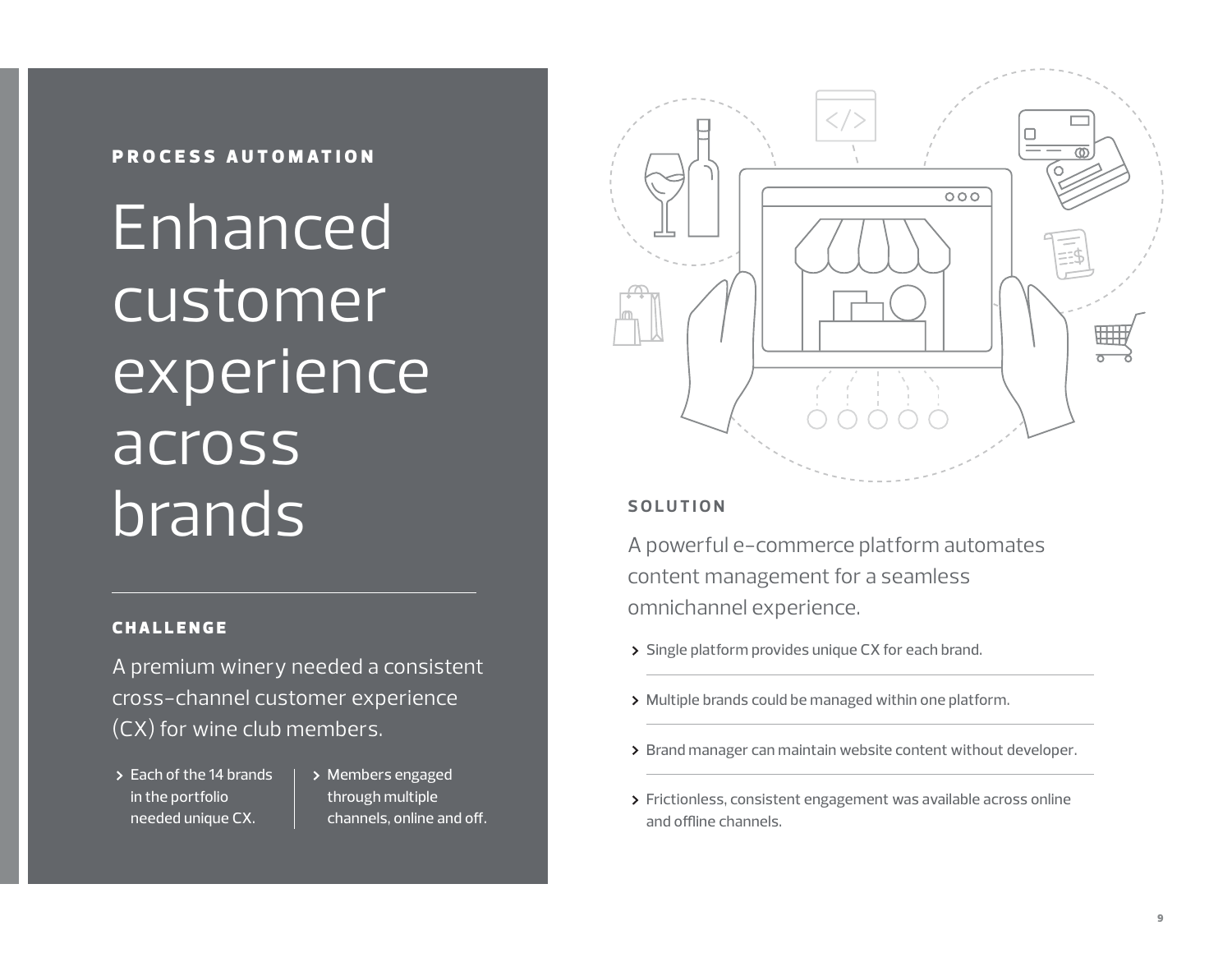### MANAGED SERVICES

# Managed IT services support resiliency and security

### **CHALLENGE**

To successfully scale in a complex market, an investment firm needed to accelerate technology delivery.

- Complex regulatory environment
- > Strict information security requirements
- Current and future technology solutions



### **S O L U T I O N**

A fully managed infrastructure-as-a-service (IaaS) solution provides resilient technology for future growth.

- > Flexible. scalable technology resources
- > Enhanced information security and control
- > Streamlined policy enforcement and auditing
- > Improved oversight and reporting

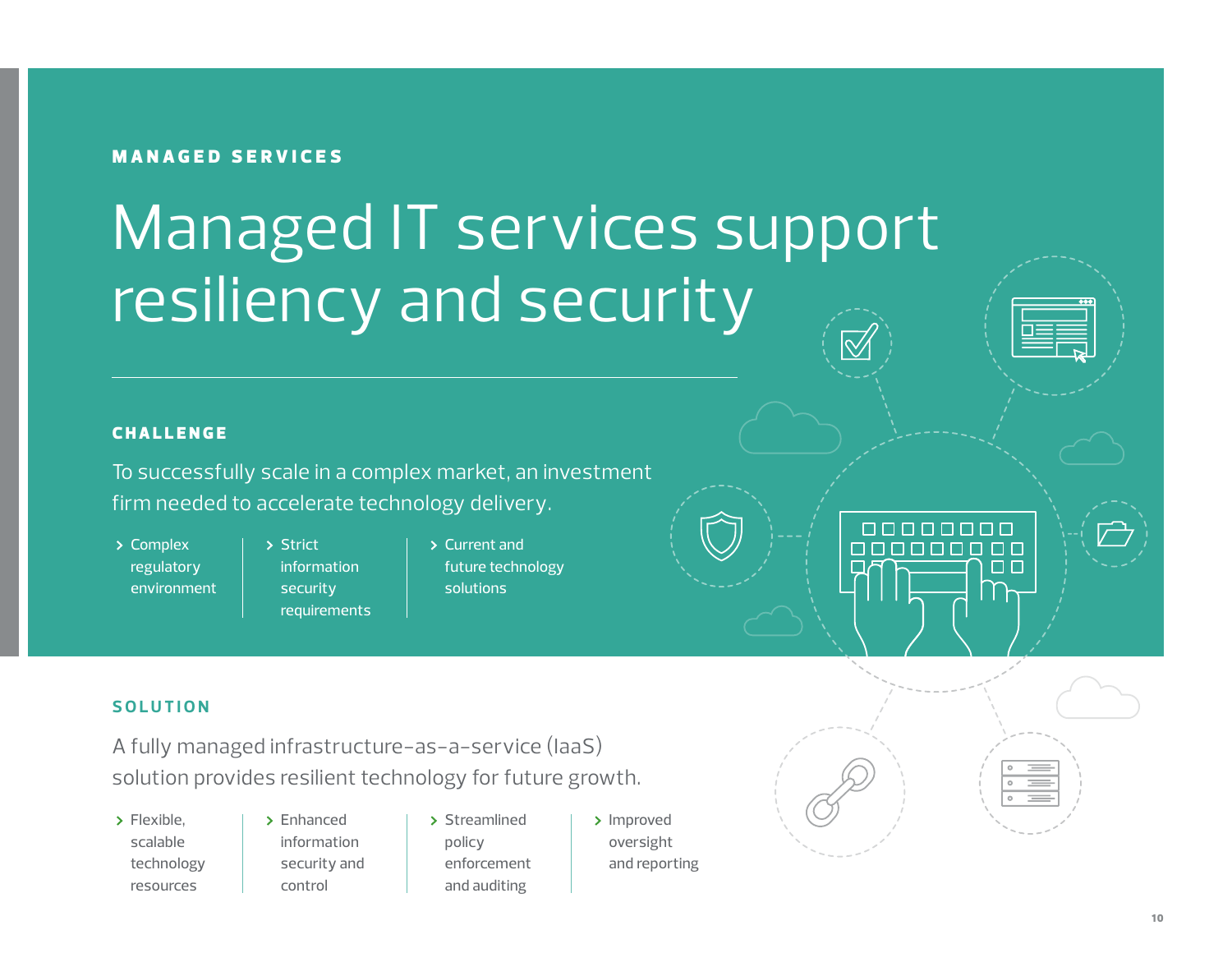### CLOUD-DELIVERED SERVICES

# Implementing cloud services for specific functions

### **CHALLENGE**

A community bank wanted to cut costs by migrating IT infrastructure to the cloud.

> Sensitive customer data

> Stringent compliance and data protection obligations

> No tolerance for service interruptions



### **S O L U T I O N**

Outsource to a financial IT- managed service provider offering managed IT services, a cloud environment and regulatory compliance components.

- Large capital expenditures eliminated on hardware and upgrades
- Experienced IT talent removes need for internal resources
- > Employees can focus on strategic management